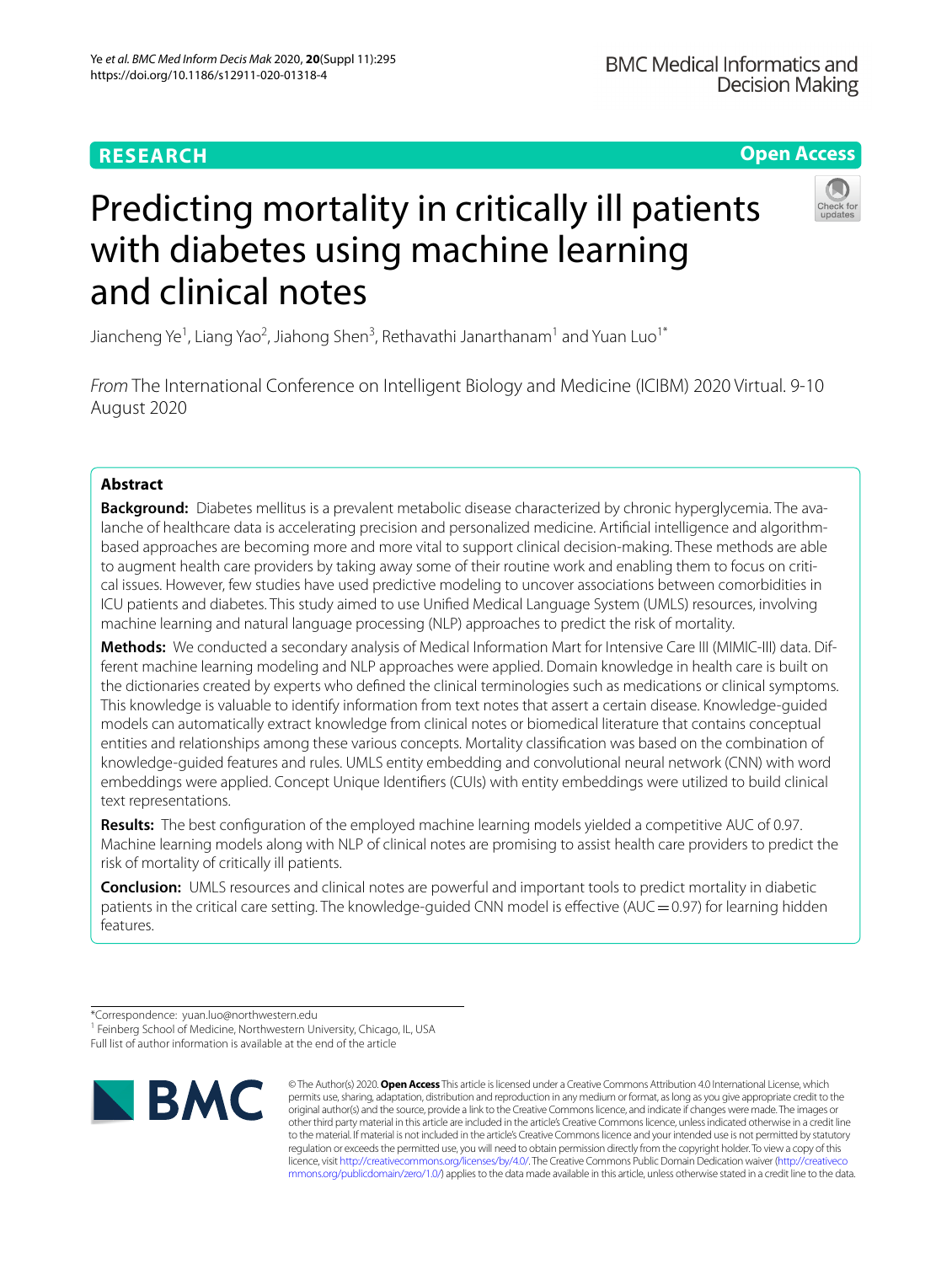**Keywords:** ICU, Diabetic disease, Clinical notes, Machine learning, Natural language processing, Mortality, Word embedding, Entity embedding, Deep learning

# **Background**

Diabetes mellitus is a prevalent metabolic disease characterized by chronic hyperglycemia. The rate of incidence and prevalence of patients with Diabetes mellitus type 2 among adults is increasing over time and has led to an increase in the number of patients admitted in the intensive care unit (ICU). These diabetic patients use more than 45% of resources in the ICU compared to the patients associated with other chronic diseases [[1](#page-5-0)]. Additionally, it is well known that patients admitted in ICU due to diabetes are more prone to diseases and risk complication; one of these risk factors is due to the hampered immune cell response to the disease [[2\]](#page-5-1). Furthermore, these risks can directly impact the survival of diabetic patients in the ICU. Only a few studies have been conducted on the mortality of diabetes mellitus patients; most of them are limited to factors associated with the increased mortality in the ICU setting [[3\]](#page-5-2).

The prognostic models developed previously were based on the Cox regression model and linear regression models. These models work best when the duration of diabetes is known and the data such as cohort characteristics, is a contributing factor [\[4](#page-5-3)]. To date, only a few studies have taken various combinations of factors into consideration to predict mortality. Anand et al. used predictive modeling, along with a combination of fve key variables (type of admission, mean glucose, hemoglobin A1c, diagnoses, and age), to predict mortality, which achieved a ft with AUC values of 0.787 [[3](#page-5-2)].

Meanwhile, the clinical notes that contain the patients' medical records are considered important resources to solving critical clinical issues that are diffcult to obtain from other components of the electronic health records (EHR), such as laboratory data. When processed, these notes in natural language provide detailed patient information and help with clinical reasoning and inferences  $[5, 6]$  $[5, 6]$  $[5, 6]$  $[5, 6]$  $[5, 6]$ . More recently, machine learning algorithms, natural language processing (NLP), and deep learning models have been utilized to perform text processing and classifcation for understanding intensive care risks. These approaches have been taking into consideration the physiological [\[7](#page-5-6), [8\]](#page-5-7), vital  $[9]$  $[9]$  and medication profiles  $[10]$  $[10]$ .

Recently, text classifcation methods have been suggested to help in clinical document clustering; for example, some studies have utilized automated clinical document clustering for diagnosis identifcation and clinical procedures [\[11](#page-5-10)], identifying adverse drug efects [\[10\]](#page-5-9), etc. Lexical features, such as bag-of-words or bag-of-concepts approach, are used by integrating medical ontologies, such as Unifed Medical Language System (UMLS) Metathesaurus to embed clinical knowledge as machine computable information [[12](#page-5-11)]. The state-of-art approach for text classification uses deep learning algorithms, such as neural network models with the distributed clinical text representation, and can learn complicated entity embeddings with the algorithms itself [\[11](#page-5-10)]. For instance, Yao et al. applied convolutional neural networks (CNN) with word embedding and UMLS entity embeddings to recognize and predict classes using trigger phrases  $[13]$  $[13]$ . Their work showed that combining domain knowledge and CNN models are promising for clinical text classifcation and outperforming obesity challenges [\[13\]](#page-5-12). Similarly, Hughes et al. utilized a deep learning algorithm at the sentence level for word representation with regard to medical text classifcation and were able to achieve a competitive model performance [\[14](#page-5-13)]. Domain knowledge in health care is built on the dictionaries created by experts who defned the clinical terminologies such as medications or clinical symptoms. This knowledge is valuable to identify information from text notes that assert a certain disease. Knowledge-guided models can automatically extract knowledge from clinical notes or biomedical literature that contains conceptual entities and relationships among these various concepts [[15\]](#page-5-14).

The avalanche of healthcare data is accelerating precision and personalized medicine. Artifcial intelligence and algorithm-based approaches are becoming more and more vital to support clinical decision-making, health care delivery and health services  $[16–18]$  $[16–18]$  $[16–18]$ . These methods are able to augment health care providers by taking away some of their routine work and enabling them to focus on critical issues [[19](#page-6-2), [20](#page-6-3)]. In this study, we proposed a new method that combines machine learning and knowledge-guided feature extraction to predict mortality among patients with diabetes mellitus. Additionally, our work demonstrates that efectively applying NLP to clinical notes and extracting meaningful features can lay the foundation for building machine learning models that are predictive for mortality in critically ill patients with diabetes. From a practical point of view, our prediction model could be used to better understand and forecast the mortality risks for critically ill patients with diabetes.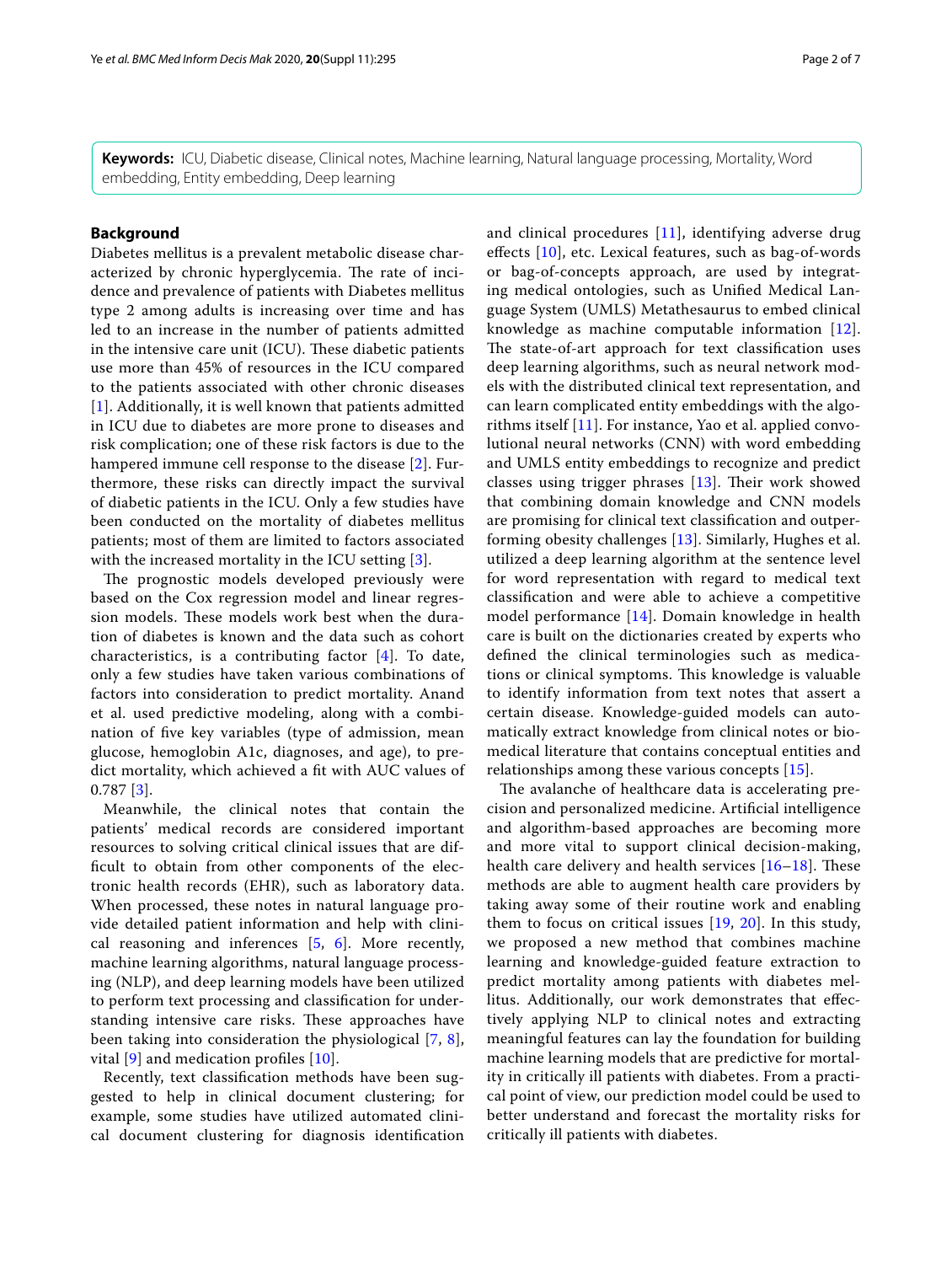# **Methods**

Data were extracted from Medical Information Mart for Intensive Care-III (MIMIC-III) data using SQL queries [[21\]](#page-6-4). The database contains information regarding ICU admission, medications, vitals, duration of stay, ICD-9-CM diagnosis and laboratory reports. The patients with ICD-9-CM diagnosis code for diabetes mellitus (Diabetes type 1 and 2, secondary and gestational diabetes) admitted in the ICU. Pre-processing and analyses were performed using Python programming. The diabetes severity index was calculated with the points assigned for the specifc ICD-9-CM codes, and the predictive model of mortality was generated with test and training sets using Python scikit-learn packages for machine learning and statistical analysis  $[22]$  $[22]$ . The predictive model pipeline was constructed using the clinical NLP system, clinical text classifcation, knowledge extraction system, the UMLS Metathesaurus, Semantic Network and learning algorithms. Multiple ICU encounters of the same patients were assigned into either a held-out test set or the training set, their information was concatenated together to form one record.

# **Data processing**

All data processing was conducted using the Python programming language. The variables of gender, type of diabetes and severity score were calculated for each patient. The severity score was measured by the degree of organ dysfunction using the sequential organ failure assessment (SOFA) score  $[23]$  $[23]$ . The six organ system subscores (i.e. respiratory, coagulation, hepatic, cardiovascular, neurologic, and renal) of SOFA were scaled from 0 (no dysfunction) to 4 (severe dysfunction). The six subscores were measured in 24-h periods for the frst 72 h of stay in all patients, and the highest score achieved was used as the clinical feature for clustering [[24\]](#page-6-7). Simplifed Acute Physiology Score II (SAP II) [[25\]](#page-6-8) and Acute Physiology Score III (APS III) [\[26\]](#page-6-9) were calculated following the standard guidelines. These clinical information are useful to validate the performance of the models. The demographic data, clinical data and the severity score were merged into a single data frame for further analysis. The entire dataset was split in the approximate ratio of 7:3 to the training and testing sets.

# **Clinical word and text representation**

Text classifcation is useful to present medical language that can be leveraged to learn the phrases that are relevant to the medical condition in the clinical notes. NLP models can extract this valuable information, in conjunction with structured data analysis, can lead to a better understanding of the diseases [\[27\]](#page-6-10) and a more precise phenotyping of the patients  $[28]$  $[28]$ . The intelligent phenotyping can assist clinical decision support by improving the workflow and reviewing clinical charts, etc. The text classification was performed using phenotyping models—CNN. MetaMap [\[29](#page-6-12)] was applied when we identifed medical concepts from clinical notes in the MIMIC-III dataset. The extracted medical concept features were from UMLS.

The UMLS Metathesaurus was used to filter clinically relevant concepts in the clinical notes [\[12](#page-5-11)]. To acquire UMLS concept unique identifers (CUIs), the entity representations were used to identify and normalize lexical variants from the unstructured text content. The full clinical text was linked to CUIs in UMLS [[12\]](#page-5-11) via MetaMap. After entity linking, each clinical record was represented as a bag of CUIs. The UMLS CUIs were restricted within clinically relevant semantic groups and types. The neural word embedding model, word2vec, was utilized to learn word embeddings from diferent corpora using the continuous bag-of-words method [\[30](#page-6-13)].

# **Predictive machine learning models**

The mortality rate of the patients was the primary outcome of the predictive model and we studied prediction risks of hospital mortality. The machine learning models were used to predict which diabetic patients are most likely to die in the ICU, thus providing better treatment guidance to health care providers. All model ftting was conducted using packages from Python Scikitlearn packages. The package was used to fit the regression model that contained all the relevant variables [[3](#page-5-2)] to determine which variables have the greatest impact on mortality. The GLM package was used to fit the binominal logistic regression model. In the model, 70% of the sample was used as the training set, while the remaining 30% of the sample was used for validation. The key variables for these statistical machine learning predictive models include social demographics variables, such as age, gender and race, and critical clinical variables, such as hospital length of stay, SOFA scores, SAPS II, and APS III. All the feature variables are shown in Table [1;](#page-3-0) they were used in bivariate analyses to correlate with the prediction of mortality risk. The p-values less than 0.05 were considered signifcant for all the variables for multivariate analysis.

Following the logistic regression model, we built a random forest model to predict mortality risk using the RandomForestClassifier package with sklearn. The variables extracted from the MIMIC-III database were used in the analysis. The model was initially trained with a single decision tree, and the depth was further increased until train and test sets began to diverge. Probability estimates were used to plot the Receiver operating curve (ROC) curve. The ROC curves were generated by altering the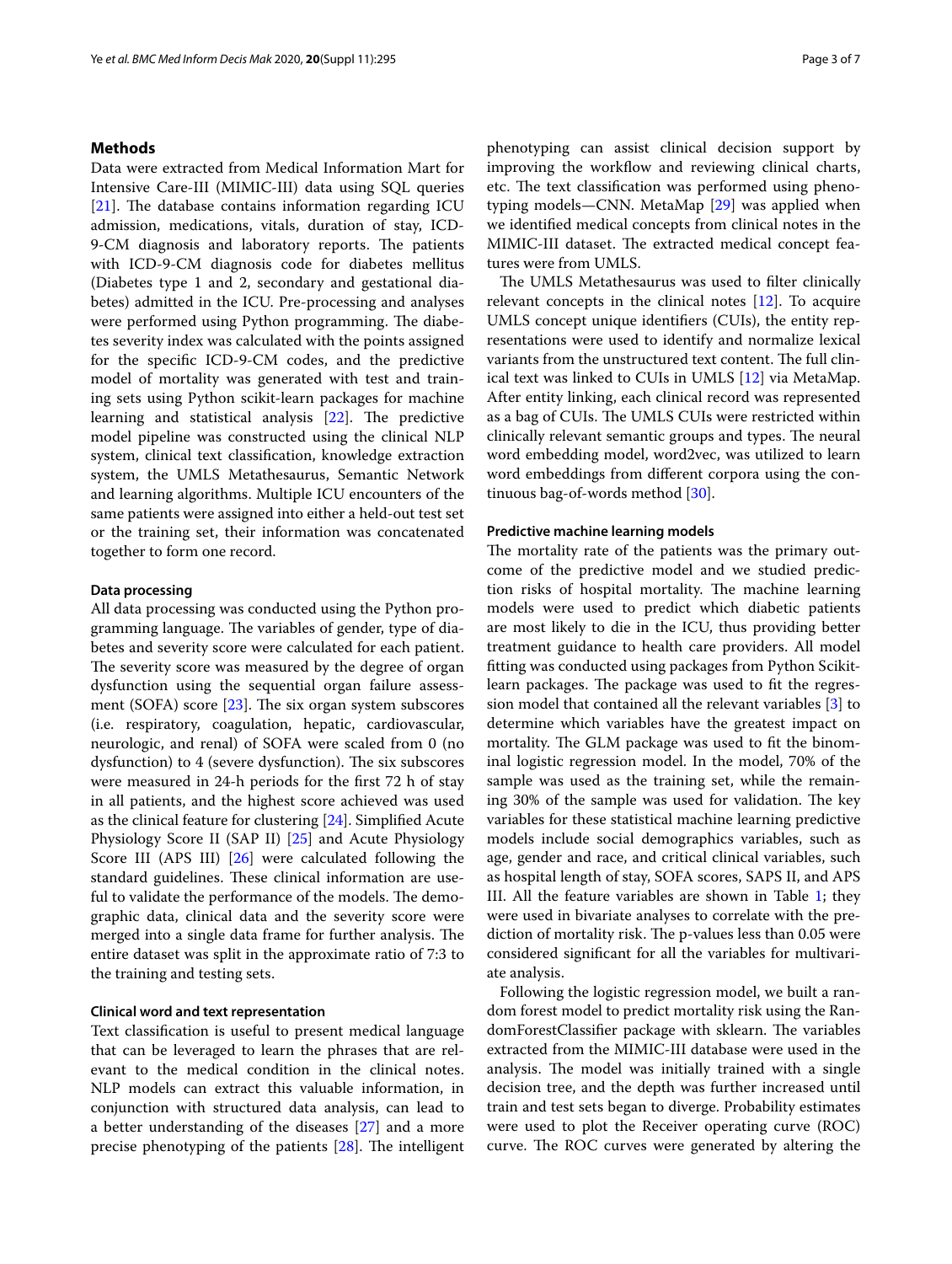|                                               | <b>Mortality</b><br>$(n = 1164)$ | Survival<br>$(n = 8790)$ |
|-----------------------------------------------|----------------------------------|--------------------------|
| Gender, No. (%)                               |                                  |                          |
| Male                                          | 658 (56.53)                      | 5118 (58.23)             |
| Female                                        | 506 (43.47)                      | 3672 (41.77)             |
| Age, median (IQR), y                          | 73.51 (63.16-80.36)              | 66.99 (57.35-76.23)      |
| Race/ethnicity, No. (%)                       |                                  |                          |
| White non-hispanic                            | 762 (65.46)                      | 5879 (66.88)             |
| Black non-hispanic                            | 117 (10.05)                      | 1045 (11.89)             |
| Hispanic                                      | 39 (3.35)                        | 382 (4.35)               |
| Asian                                         | 23 (1.98)                        | 199 (2.26)               |
| Other                                         | 223 (19.16)                      | 1285 (14.62)             |
| Hospital LOS, median (IQR), d                 | $6.27(2.07 - 13.76)$             | 7.29 (4.56-12.10)        |
| Max subscores in the first 72 h, median (IQR) |                                  |                          |
| Respiration                                   | $2(0-3)$                         | $0(0-2)$                 |
| Coagulation                                   | $0(0-1)$                         | $0(0-1)$                 |
| Hepatic                                       | $0(0-1)$                         | $0(0-0)$                 |
| Cardiovascular                                | $1(1-4)$                         | $1(1-1)$                 |
| Neurologic                                    | $3(2-4)$                         | $2(0-4)$                 |
| Renal                                         | $1(0-2)$                         | $0(0-1)$                 |
| SAPS II, median (IQR)                         | $50(39-61)$                      | $33(26-42)$              |
| APS III, median (IQR)                         | $63.5(48-81)$                    | $40(31-53)$              |
| SOFA_mean in the first 7 days, median (IQR)   | $6.67(4.33 - 9.4)$               | $3(1.71 - 4.67)$         |
| SOFA_median in the first 7 days, median (IQR) | $7(4-10)$                        | $3(1.5-5)$               |

## <span id="page-3-0"></span>**Table 1 Characteristics of diabetic patients in ICU**

*SOFA* Sequential Organ Failure Assessment, *IQR* interquartile range, *LOS* length of stay, *MODS* multiple organ dysfunction syndrome, *SAPS II* Simplifed Acute Physiology Score II, *APS-III* Acute Physiology Score III (APS) III

#### <span id="page-3-1"></span>**Table 2 Performance of machine learning models**

|                     | <b>AUC</b> | <b>PPV</b> | <b>TPR</b> | F <sub>1</sub> score |
|---------------------|------------|------------|------------|----------------------|
| Logistic regression | 0.82       | 0.63       | 0.25       | 0.35                 |
| Random forest       | 0.86       | 0.81       | 0.34       | 0.48                 |
| AdaBoost            | 0.84       | 0.68       | 0.32       | 0.44                 |
| Gradient boosting   | 0.83       | 0.55       | 0.39       | 0.46                 |
| <b>XGBoost</b>      | 0.87       | 0.77       | 0.37       | 0.50                 |
| <b>ANN</b>          | 0.86       | 0.77       | 0.34       | 0.47                 |
| Majority voting     | 0.87       | 0.82       | 0.33       | 0.47                 |

*AUC* area under the curve, *PPV* positive predictive value, *TPR* true positive rate

thresholds of the machine learning models. The performance of all the employed models were compared by area under the curve (AUC) measures. Furthermore, we evaluated more machine learning models on this diabetic cohort. (Table [2](#page-3-1)).

#### **Knowledge‑guided convolutional neural networks**

To apply the Knowledge-guided CNN to clinical notes, we frst identifed trigger phrases using the rule that was developed to tackle semantic classifcation tasks  $[31]$  $[31]$  $[31]$ , which were then utilized to predict classes. The trigger phrases are the name of diseases and their alternative synonyms. Next, a CNN on the trigger phrases with word embeddings and UMLS CUIs were trained. We used the Knowledge-guided CNN to combine CUI features and word features. It employed CUIs embeddings of clinical notes and pre-trained word embeddings as the input. The input layer contained word embeddings and entity embeddings of selected CUIs in each clinical record. Max pooling was utilized to select the most prominent features that have the highest values in the convolutional feature map. After that, the max pooling results of entity and word embeddings were concatenated. We adopted the same parameter settings for Knowledge-guided CNN from a previous study [\[13](#page-5-12)]; the convolution kernel size was 5, the number of convolution flters was 256, the dimension of hidden layer in the fully connected layer was 128, dropout keep probability was 0.8, the number of learning epochs was 30, batch size was 64, learning rate was 0.001. To address imbalance, we experimented with random under-sampling with the training class ratio as 1:3. Under-sampling was employed to improve the classifers to a reasonable range,;some observations in the majority class were removed [\[32](#page-6-15)].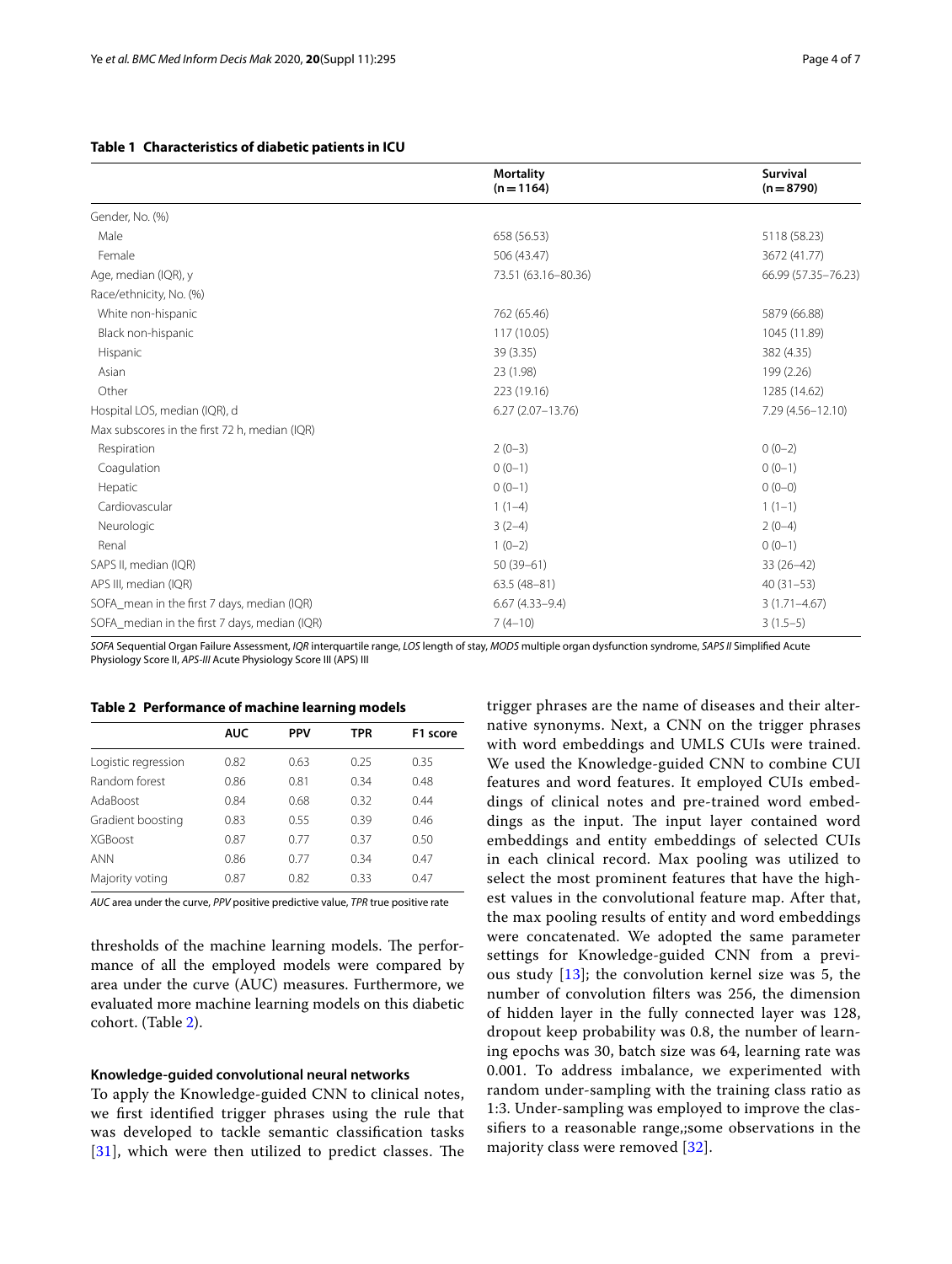# **Results**

Table [1](#page-3-0) presents characteristics of diabetic patients in the ICU. There were 9954 patients in the MIMIC-III with diferent types of diabetes (Diabetes type 1 and 2, secondary and gestational diabetes). 1164 (11.69%) of them died during the hospital course, while 8790 (88.31%) survived. Those surviving patients had a longer hospital stay (median=7.26). We also measured the degree of organ dysfunction using the sequential organ failure assessment (SOFA) score [[23\]](#page-6-6) in patients admitted to the ICU. The six subscores were measured in 24-h periods for the frst 72 h of stay in all patients, and the highest score achieved was used as the clinical feature for clustering. The 72-h time window was chosen as a proxy for the early phase of critical illness and because a large portion of organ dysfunctions tend to peak within the frst days after ICU admission [[33](#page-6-16)]. We also included the Simplifed Acute Physiology Score (SAPS) II and Acute Physiology Score (APS) III to make the model more robust [[3](#page-5-2)].

#### **Predicative machine learning models**

We ran diferent machine learning models to predict mortality risks using the structured EHR data. Table [2](#page-3-1) shows the performance of various machine learning models; each model presents high sensitivity and specifcity. Majority voting and XGBoost performed better than other models. Majority voting had the highest precision, while Gradient boosting had the highest recall. Both Majority voting and XGBoost had the best AUC.

Figure [1](#page-4-0) presents the ROC for the machine learning models. When we put all the variables of interests into diferent models, the AUC of Majority Voting was 0.8666, which suggests that the model could predict mortality well.

<span id="page-4-0"></span>

### **Knowledge‑guided convolutional neural networks**

Table [3](#page-4-1) shows the performance of CNN using word embedding and knowledge-guided CNN using  $CUI+word embedding. We note that the CNN model$ with word embeddings performed better than the assistant with CUIs, which means adding CUI embeddings as additional input did not improve the performance for this cohort. This is likely due to the features of diabetic diseases, as CUIs were ambiguously connected to their embeddings rather than providing more semantic information. Meanwhile, MetaMap may generate some unnecessary noise, such as irrelevant CUIs [[11\]](#page-5-10). Also, some useful medical concepts may not be recognized, while some false medical concepts may be wrongly recognized when applying MetaMap.

Even so, the knowledge-guided CNN model with word embeddings still performed better than machine learning results which just utilized structured EHR data. Further studies are needed, for instance, fltering CUIs based on semantic types may improve the performance.

# **Discussion**

Chronic diseases introduce multi-factorial issues to patients and healthcare systems, especially to critically ill patients in ICU  $[34]$  $[34]$ . This study contributes to different aspects that include the comparison of performance of diferent data representation and the supervised learning tools, such as machine learning on EHR data and NLP approaches on the medical subdomain classifcation using the clinical unstructured data. We also concluded that the NLP method using the UMLS concept restricted to semantic information based on the bag-of-concepts feature yielded better optimal results. The use of the standardized terminology proved to be a good knowledge representation approach, thereby leading to the possibility of future clinical EHR system integration. Likewise, the word vectors trained by our datasets may also be useful for future clinical machine learning tasks.

We also propose that our method can be used for clinical notes without medical specialization information. Identifying the clinical subdomain of a clinical note may assist clinicians in mitigating patients' unsolved problems to adequate medical specialties and experts in time. This algorithm-based method will also assist health care providers to make clinical decisions

<span id="page-4-1"></span>**Table 3 Performance of CNN using word embedding and knowledge-guided CNN using CUI+word embedding**

|                    | AUC  | <b>PPV</b> | TPR    | F1 score |
|--------------------|------|------------|--------|----------|
| $CNN: text + CUIS$ | 0.88 | 0.8915     | 0.9898 | 0.9381   |
| CNN: text          | 0.97 | 09587      | 0.9133 | 0.9354   |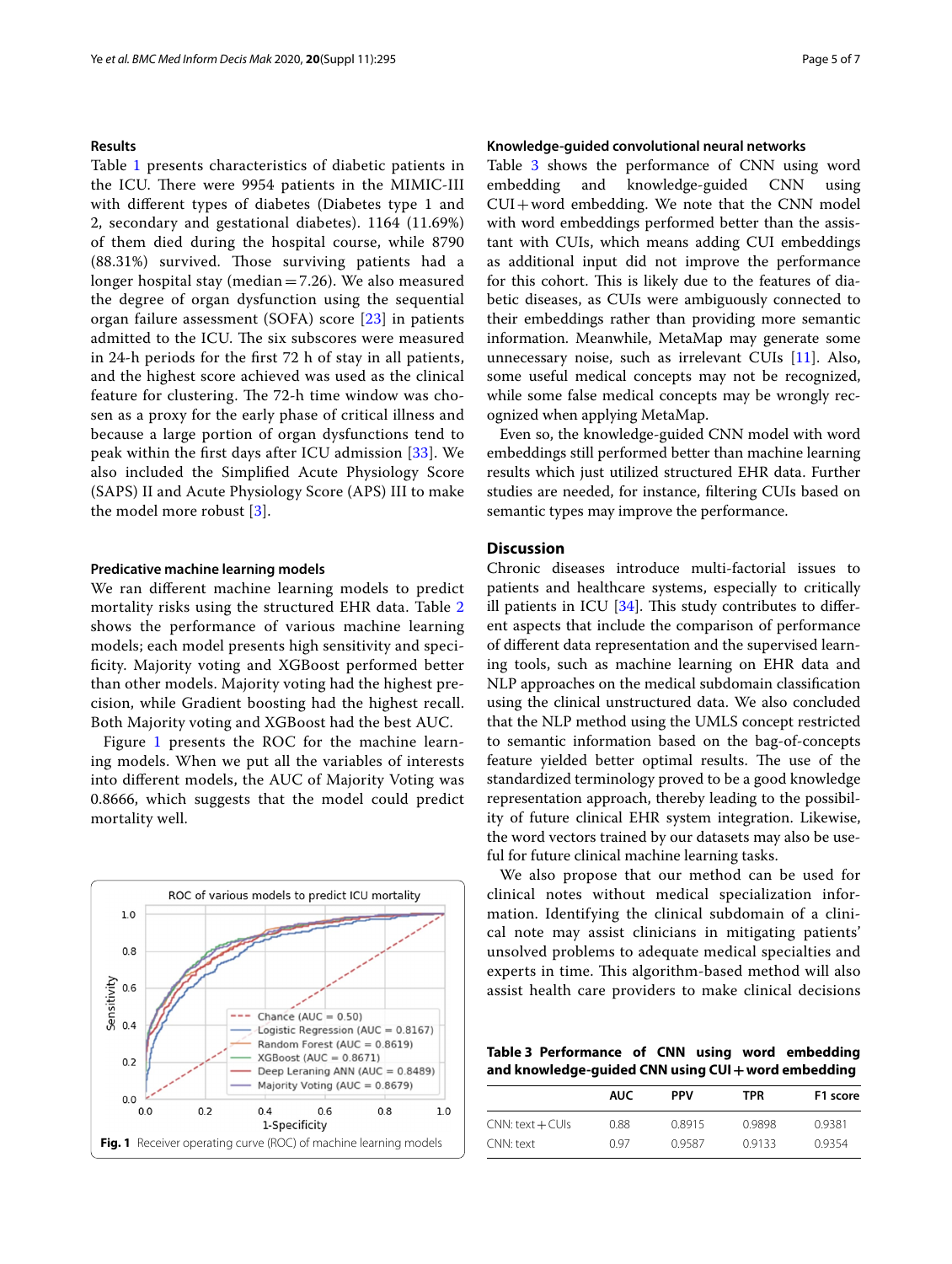and provide the best possible care to all the critically ill patients with diabetes.

# **Conclusion**

In this study, we developed several predictive models to interpret the mortality of diabetes mellitus patients admitted in ICU. We observed the diferent performance of predictive machine learning models and their interpretability of the NLP models based on the feature sets extracted from the clinical notes. We predicted the mortality of ICU patients, taking into consideration the various factors that had statistically signifcant impacts on mortality. Based on the results, it is evident that the medical subdomain can be classifed accurately using the clinically interpretable supervised learning based on NLP approaches.

We applied rule-based feature engineering and knowledge-guided deep learning approach to train a knowledge-guided CNN model with word embeddings and UMLS CUIs entity embeddings. The evaluation results show that the CNN model is efective for learning hidden features. Although CUI embeddings did not introduce improvement to the whole performance of the NLP model, they were still very helpful when building clinical text representations. More clinical databases and diferent patient cohorts are needed to evaluate our model in the future.

#### **Abbreviations**

UMLS: Unifed medical language system; NLP: Natural language processing; CNN: Convolutional neural network; CUI: Concept Unique Identifers; ICU: Intensive care unit; EHR: Electronic health record; SOFA: Sequential organ failure assessment; SAP II: Simplifed Acute Physiology Score II; APS III: Acute Physiology Score III; ROC: Receiver operating curve; AUC: Area under the curve; IQR: Interquartile range; LOS: Length of stay; MODS: Multiple organ dysfunction syndrome; PPV: Positive predictive value; TPR: True positive rate.

#### **Acknowledgements**

Not applicable

#### **About this supplement**

This article has been published as part of BMC Medical Informatics and Decision Making Volume 20 Supplement 11 2020: Informatics and machine learning methods for health applications. The full contents of the supplement are available at [https://bmcmedinformdecismak.biomedcentral.com/articles/](https://bmcmedinformdecismak.biomedcentral.com/articles/supplements/volume-20-supplement-11) [supplements/volume-20-supplement-11](https://bmcmedinformdecismak.biomedcentral.com/articles/supplements/volume-20-supplement-11).

#### **Authors' contributions**

J.Y. was responsible for the study design, data analysis, and initial drafting of the manuscript. L.Y. developed the KCNN system. Y.L. conceived the study, guided the study design. J.S. helped to analyze the data. R.J. helped to write the manuscript. All authors contributed to the interpretation of data for the work, the revision, and fnal approval of the manuscript. All authors read and approved the fnal manuscript.

#### **Funding**

This study is partially supported by NIH Grants R21LM012618 and R01LM013337.

#### **Availability of data and materials**

The datasets generated and/or analyzed during the current study are available on the MIMIC-III critical care database at<https://mimic.physionet.org/>. The relevant code and analyses are available at [https://github.com/yao8839836/](https://github.com/yao8839836/obesity) [obesity](https://github.com/yao8839836/obesity).

#### **Ethics approval and consent to participate**

Not applicable.

#### **Consent for publication**

Not applicable.

#### **Competing interests**

None.

**Author details**<br><sup>1</sup> Feinberg School of Medicine, Northwestern University, Chicago, IL, USA.  $2$  Tencent, Shenzhen, China.  $3$  Dept. of Materials Science and Engineering, Northwestern University, Evanston, IL, USA.

Received: 6 October 2020 Accepted: 9 November 2020 Published: 30 December 2020

#### **References**

- <span id="page-5-0"></span>1. Burke JP, et al. Rapid rise in the incidence of type 2 diabetes from 1987 to 1996: results from the San Antonio Heart Study. Arch Intern Med. 1999;159(13):1450–6.
- <span id="page-5-1"></span>2. Fuchs L, et al. ICU admission characteristics and mortality rates among elderly and very elderly patients. Intensive Care Med. 2012;38(10):1654–61.
- <span id="page-5-2"></span>3. Anand RS, et al. Predicting mortality in diabetic ICU patients using machine learning and severity indices. AMIA Summits Transl Sci Proc. 2018;2018:310.
- <span id="page-5-3"></span>4. Chew BH, et al. Age≥ 60 years was an independent risk factor for diabetes-related complications despite good control of cardiovascular risk factors in patients with type 2 diabetes mellitus. Exp Gerontol. 2013;48(5):485–91.
- <span id="page-5-4"></span>5. Liao KP, et al. Methods to develop an electronic medical record phenotype algorithm to compare the risk of coronary artery disease across 3 chronic disease cohorts. PLoS ONE. 2015a;10:8.
- <span id="page-5-5"></span>6. McCoy TH, et al. Sentiment measured in hospital discharge notes is associated with readmission and mortality risk: an electronic health record study. PLoS ONE. 2015;10:8.
- <span id="page-5-6"></span>7. Lin C, et al. Automatic prediction of rheumatoid arthritis disease activity from the electronic medical records. PLoS ONE. 2013;8:8.
- <span id="page-5-7"></span>8. Yuan J, et al. Autism spectrum disorder detection from semi-structured and unstructured medical data. EURASIP J Bioinf Syst Biol. 2016;2017(1):3.
- <span id="page-5-8"></span>9. Byrd RJ, et al. Automatic identifcation of heart failure diagnostic criteria, using text analysis of clinical notes from electronic health records. Int J Med Informatics. 2014;83(12):983–92.
- <span id="page-5-9"></span>10. Sarker A, Gonzalez G. Portable automatic text classifcation for adverse drug reaction detection via multi-corpus training. J Biomed Inform. 2015;53:196–207.
- <span id="page-5-10"></span>11. Weng W-H, et al. Medical subdomain classifcation of clinical notes using a machine learning-based natural language processing approach. BMC Med Inform Decis Mak. 2017;17(1):1–13.
- <span id="page-5-11"></span>12. Bodenreider O. The unifed medical language system (UMLS): integrating biomedical terminology. Nucleic Acids Res. 2004;32(suppl\_1):D267–70.
- <span id="page-5-12"></span>13. Yao L, Mao C, Luo Y. Clinical text classifcation with rule-based features and knowledge-guided convolutional neural networks. BMC Med Inform Decis Mak. 2019;19(3):71.
- <span id="page-5-13"></span>14. Hughes M, et al. Medical text classifcation using convolutional neural networks. Stud Health Technol Inform. 2017;235:246–50.
- <span id="page-5-14"></span>15. Rindfesch TC, Fiszman M. The interaction of domain knowledge and linguistic structure in natural language processing: interpreting hypernymic propositions in biomedical text. J Biomed Inform. 2003;36(6):462–77.